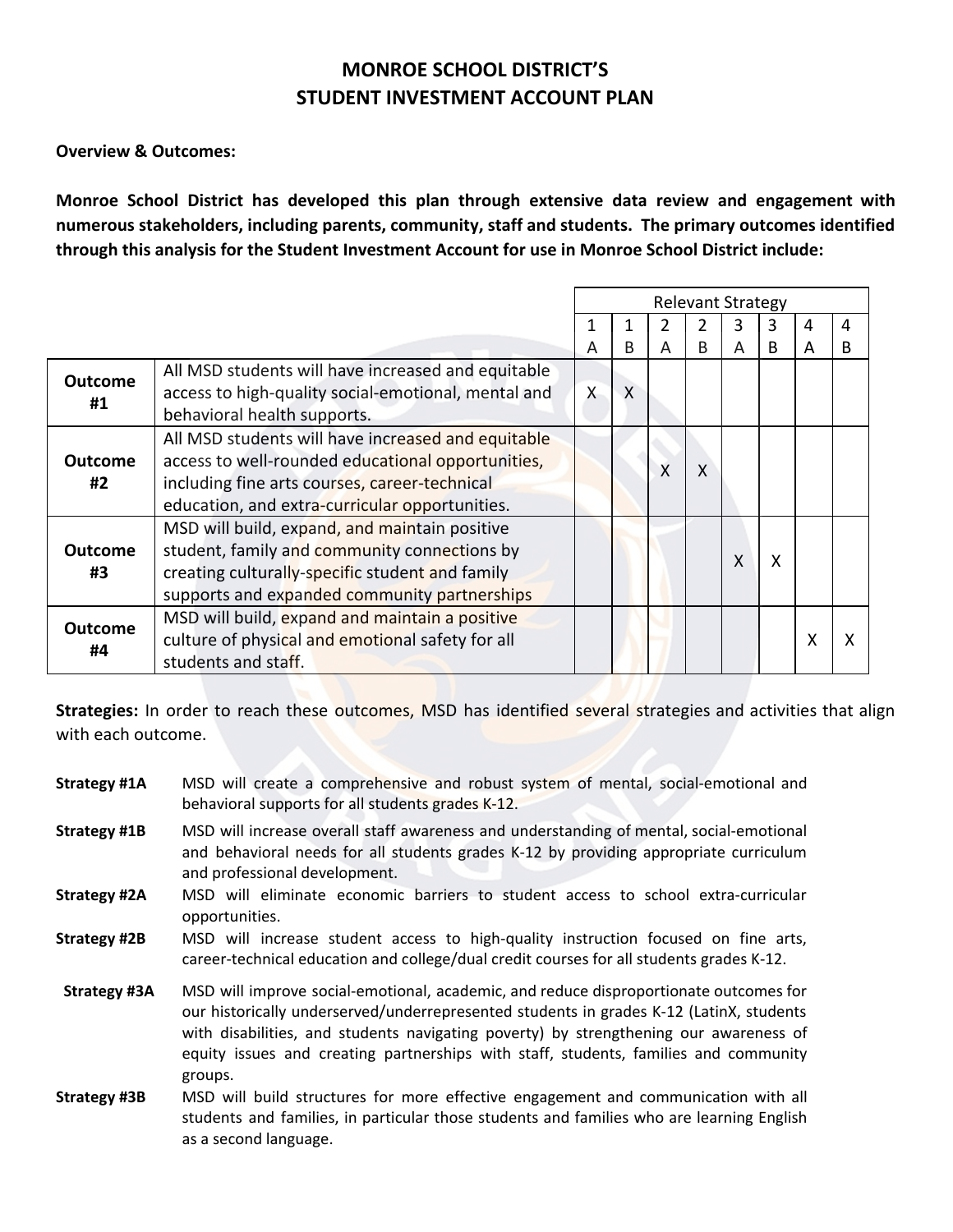- **Strategy #4A** MSD will invest in facility improvements to foster safe, healthy and positive learning environments for all students and staff.
- **Strategy #4B** MSD will support students through a multi-tiered system of supports that identifies early warning signs and addresses student academic, behavioral, mental health and social emotional needs.

**Budget:** The overall budget dollars assigned to each strategy are shown below.

| <b>Strategy</b>           | 1 YR Cost   |
|---------------------------|-------------|
| 1A                        | \$408,615   |
| 1B                        | \$7,000     |
| 2A                        | \$15,000    |
| 2B                        | \$96,205    |
| 3A                        | \$22,600    |
| 3B                        | \$8,000     |
| 4A                        | \$40,000    |
| 4B                        | \$1,500     |
| Total                     | \$598,920   |
| <b>Expected SIA Funds</b> | \$406,281   |
| <b>Difference</b>         | $-$192,639$ |

**Activities:** In order to implement these strategies, the following activities are proposed to be implemented.

| <b>Activity</b>                                                                                                                                                                                                                                                            | <b>Aligned Strategy</b> | 1 Year Cost |  |
|----------------------------------------------------------------------------------------------------------------------------------------------------------------------------------------------------------------------------------------------------------------------------|-------------------------|-------------|--|
| K-8 Counselor/Success Coach                                                                                                                                                                                                                                                | Strategy 1A             | \$76.205    |  |
| Hiring a full-time K-8 Counselor/Success Coach will enable us to provide a more complete and comprehensive system<br>of mental and behavioral supports for all of our elementary age students and families. The projected cost is based on<br>our current salary schedule. |                         |             |  |

| <b>Activity</b>                                                                                                                                                                                                                                                                               | <b>Aligned Strategy</b> | 1 Year Cost |  |  |
|-----------------------------------------------------------------------------------------------------------------------------------------------------------------------------------------------------------------------------------------------------------------------------------------------|-------------------------|-------------|--|--|
| PD--Trauma Informed Care<br>Strategy 1B<br>\$7,000                                                                                                                                                                                                                                            |                         |             |  |  |
| Professional Development in Trauma-Informed Care provided by Trillium Family Services will provide all staff with an<br>understanding of the impact of trauma on student learning and success and will provide them with an effective tool kit<br>to better design and implement instruction. |                         |             |  |  |

| <b>Activity</b> | <b>Aligned Strategy</b>                                                                                                                                                                                                                                                                               | 1 Year Cost |  |  |  |
|-----------------|-------------------------------------------------------------------------------------------------------------------------------------------------------------------------------------------------------------------------------------------------------------------------------------------------------|-------------|--|--|--|
| 9-12 Counselor  | Strategy 1A                                                                                                                                                                                                                                                                                           | \$76,205    |  |  |  |
|                 | Hiring a full-time High School Counselor will enable us to provide a more complete and comprehensive system of<br>mental and behavioral support for all of our high school students, as well as providing college and career guidance.<br>The projected cost is based on our current salary schedule. |             |  |  |  |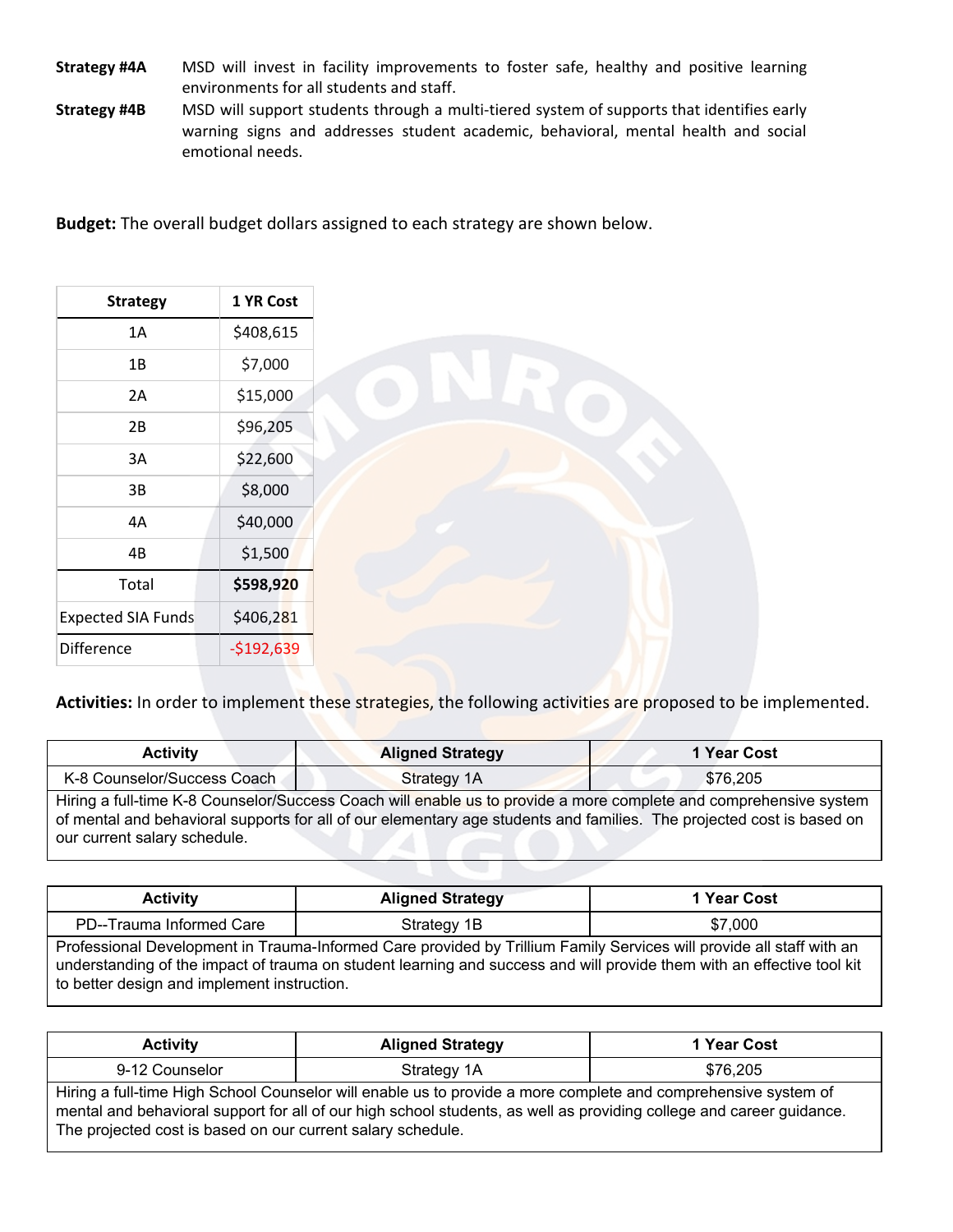| <b>Activity</b>                                                                                                                                                                                   | <b>Aligned Strategy</b> | 1 Year Cost |  |  |
|---------------------------------------------------------------------------------------------------------------------------------------------------------------------------------------------------|-------------------------|-------------|--|--|
| K-12 Music Teacher                                                                                                                                                                                | Strategy 2B             | \$76.205    |  |  |
| Hiring a K-12 Music Teacher will enable us to increase student access to a more well-rounded and high quality fine<br>arts education. The projected cost is based on our current salary schedule. |                         |             |  |  |

| <b>Activity</b>                                                                                                       | <b>Aligned Strategy</b> | 1 Year Cost |  |
|-----------------------------------------------------------------------------------------------------------------------|-------------------------|-------------|--|
| Music Supplies/Instruments                                                                                            | Strategy 2B             | \$10,000    |  |
| In order to provide an effective system of music instruction, supplies will need to be purchased and instruments will |                         |             |  |

In order to provide an effective system of music instruction, supplies will need to be purchased and instruments will need to be purchased or refurbished.

| <b>Activity</b>                                                                                                                          | <b>Aligned Strategy</b> | 1 Year Cost |  |  |
|------------------------------------------------------------------------------------------------------------------------------------------|-------------------------|-------------|--|--|
| Music Classroom Upgrade                                                                                                                  | Strategy 2B             | \$10,000    |  |  |
| In order to provide an effective system of music education, we will need to physically adapt and remodel a classroom<br>space for sound. |                         |             |  |  |

| Activity                                        | <b>Aligned Strategy</b>                                                                                         | 1 Year Cost |
|-------------------------------------------------|-----------------------------------------------------------------------------------------------------------------|-------------|
| <b>DESSA Assessment Tool</b>                    | Strategy 4B                                                                                                     | \$1.500     |
| instruction through our SEL tool, Second Steps. | The DESSA Assessment Tool will assist staff in determining student social and emotional needs and better direct |             |

| <b>Activity</b>                        | <b>Aligned Strategy</b>                                                                                                                                                                                                                          | 1 Year Cost |
|----------------------------------------|--------------------------------------------------------------------------------------------------------------------------------------------------------------------------------------------------------------------------------------------------|-------------|
| Eliminate Extra-Curricular Fees        | <b>Strategy 2A</b>                                                                                                                                                                                                                               | \$15,000    |
| community connections with our school. | Eliminating extracurricular fees for all activities and athletics will remove economic barriers to student and family<br>participation in all of our programs. This will increase the rate of participation, as well as create better family and |             |

| <b>Activity</b>                                         | <b>Aligned Strategy</b>                                                                                        | 1 Year Cost                                                                                                           |  |  |
|---------------------------------------------------------|----------------------------------------------------------------------------------------------------------------|-----------------------------------------------------------------------------------------------------------------------|--|--|
| Strategy 3A<br>\$4,800<br>LatinX Family Liaison         |                                                                                                                |                                                                                                                       |  |  |
| directions, as well as enhance our parent volunteerism. | Hiring a LatinX Family Liaison for approximately ten hours per week will enable us to create stronger and more | cohesive connections with our LatinX parents, students and families. This position will improve communication in both |  |  |

| <b>Activity</b>                                            | <b>Aligned Strategy</b>                                                                                      | 1 Year Cost |
|------------------------------------------------------------|--------------------------------------------------------------------------------------------------------------|-------------|
| <b>Community Engagement Nights</b>                         | Strategy 3B                                                                                                  | \$2.000     |
| stakeholders as we plan for school improvement and review. | Hosting community engagement nights will allow us to gather input and feedback from our community and family |             |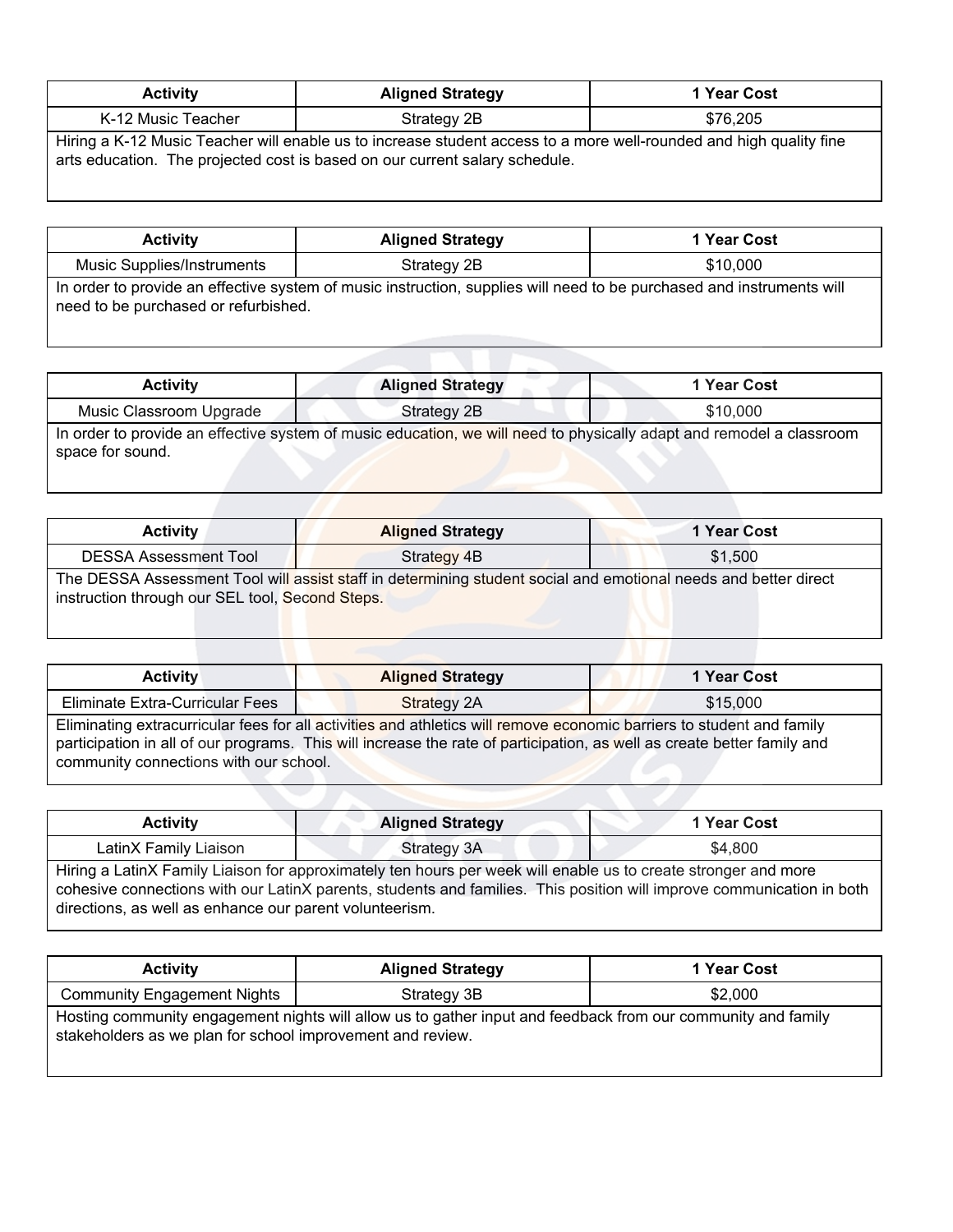| <b>Activity</b>    | <b>Aligned Strategy</b> | 1 Year Cost |
|--------------------|-------------------------|-------------|
| Youth Truth Survey | Strategy 3B             | \$3,000     |
|                    | _________               |             |

The Youth Truth Survey engages students, staff, and parents and will provide valuable feedback in many aspects of school including climate, culture, and academic rigor.

| <b>Activity</b>                      | <b>Aligned Strategy</b>                                                                                                                                                                                                                                                                                                  | 1 Year Cost |  |
|--------------------------------------|--------------------------------------------------------------------------------------------------------------------------------------------------------------------------------------------------------------------------------------------------------------------------------------------------------------------------|-------------|--|
| <b>Blackboard Communication Tool</b> | Strategy 3B                                                                                                                                                                                                                                                                                                              | \$3,000     |  |
|                                      | The Blackboard Communication tool has proven itself to be a valuable and effective means of communicating quickly<br>and efficiently with our students and our families. This tool will allow us to conduct ongoing communication in a variety<br>of modes while also providing another effective way to survey parents. |             |  |

| <b>Activity</b>                                 | <b>Aligned Strategy</b>                                                                                          | 1 Year Cost |
|-------------------------------------------------|------------------------------------------------------------------------------------------------------------------|-------------|
| LatinX Fiesta Night                             | Strategy 3A                                                                                                      | \$12,000    |
| LatinX culture and heritage without our school. | The LatinX Fiesta Night is an effective way of connecting our community and families together while honoring the |             |

| <b>Activity</b>                                                                                                                                                                         | <b>Aligned Strategy</b> | 1 Year Cost |
|-----------------------------------------------------------------------------------------------------------------------------------------------------------------------------------------|-------------------------|-------------|
| Language Coach -- MSD Staff                                                                                                                                                             | Strategy 3A             | \$1,800     |
| A Spanish language coach will provide language instruction for our staff during the school year to better equip them to<br>communicate with both Spanish-speaking students and parents. |                         |             |

| <b>Activity</b>                                                                                                                                                                                                          | <b>Aligned Strategy</b> | 1 Year Cost |
|--------------------------------------------------------------------------------------------------------------------------------------------------------------------------------------------------------------------------|-------------------------|-------------|
| <b>Upgrade MHS Security</b>                                                                                                                                                                                              | Strategy 4A             | \$40,000    |
| To improve the health and safety of our students, we are planning to upgrade our security and communication<br>systems at the high school campus. These upgrades include access control, paging, and emergency response. |                         |             |

| <b>Activity</b>                                    | <b>Aligned Strategy</b>                                                                                            | 1 Year Cost |
|----------------------------------------------------|--------------------------------------------------------------------------------------------------------------------|-------------|
| Online Language Instruction --<br><b>MSD Staff</b> | Strategy 3A                                                                                                        | \$4,000     |
| staff-student and staff-family communication.      | Tier 2 -- Online language instruction will provide our staff with Spanish-language instruction in order to improve |             |

| <b>Activity</b>                                                                                                                                                                                                                     | <b>Aligned Strategy</b> | 1 Year Cost |
|-------------------------------------------------------------------------------------------------------------------------------------------------------------------------------------------------------------------------------------|-------------------------|-------------|
| Special Education Teacher --<br>Behavior Support and Life Skills                                                                                                                                                                    | Strategy 1A             | \$76,205    |
| Tier 2 -- An additional special education teacher with an emphasis on behavioral and life skills needs will enable our<br>staff to better serve students by creating and managing effective plans and classroom management systems. |                         |             |